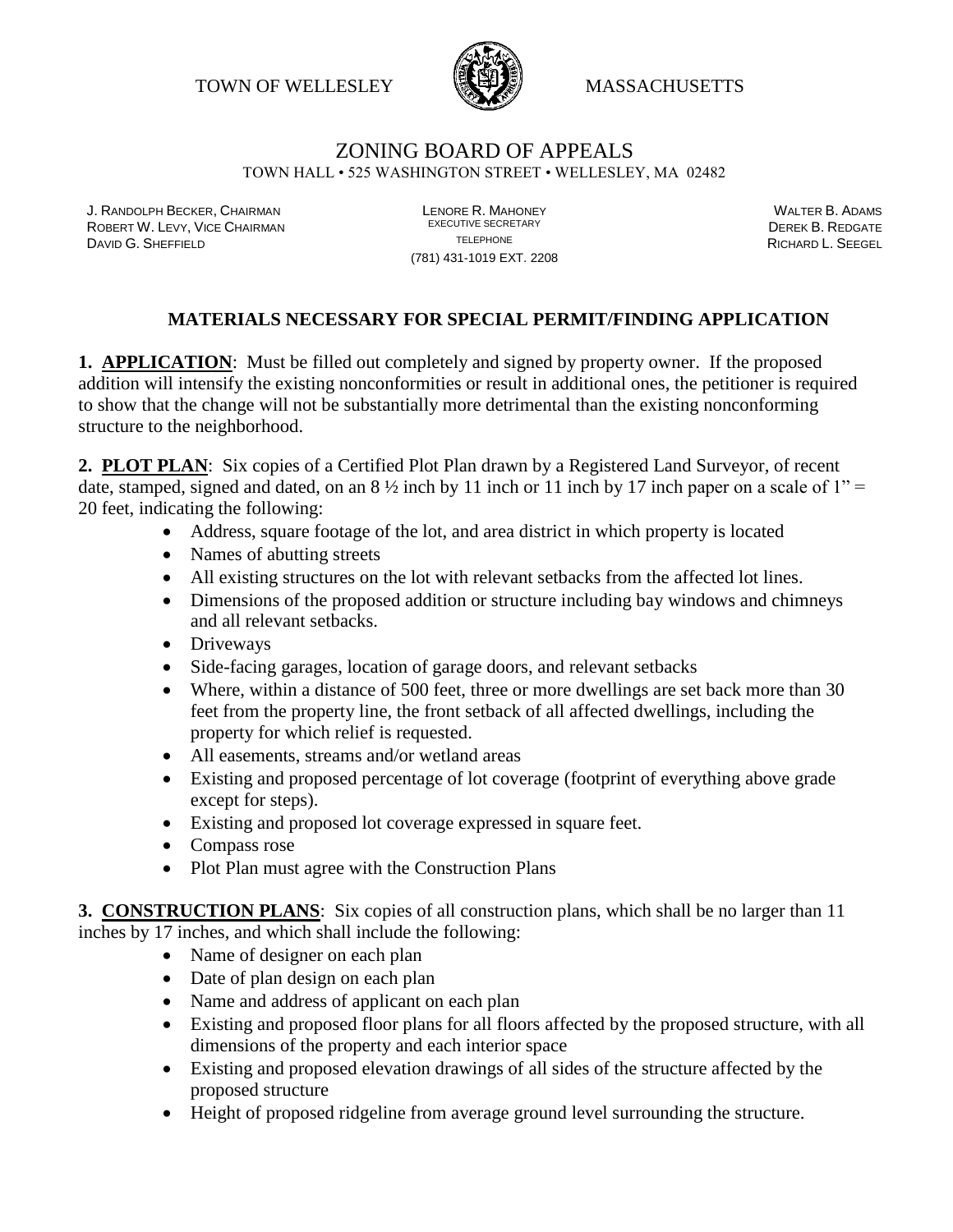**4. ZONING HISTORY**: All prior Zoning Board decisions for the property must be listed on the application. The information is available on the Town of Wellesley website at [www.wellesleyma.gov](http://www.wellesleyma.gov/) Go to Boards & Committees/Zoning Board of Appeals. Click the link to List of Decisions by Address.

Many of the decisions are available on the website. Click the link to Case Log & Decisions. If the decisions are not available on the website, call the Zoning Office for further assistance.

**5. PHOTOGRAPHS**: Must show existing structure and area of proposed changes.

**6. FILING FEE**: A check payable to TOWN OF WELLESLEY in the amount of \$200.00.

**7. MAILING & PUBLICATION FEE**: A check payable to TOWN OF WELLESLEY in the amount of \$25.00

**\*The filing fee & the mailing fee may be combined for one check payable to the Town of Wellesley for \$225.**

**8. PUBLIC HEARING**: The petitioner or representative must attend the public hearing.

THE BOARD RESERVES THE RIGHT TO REQUEST TOTAL LIVING AREA PLUS GARAGE SPACE (TLAG) CALCULATIONS AT THE PUBLIC HEARING.

ALL WETLANDS PROTECTION ISSUES (DETERMINATION OF NEGATIVE APPLICABILITY OR ORDER OF CONDITIONS) MUST BE RESOLVED AND SUBMITTED TO THE BOARD BEFORE THE ZBA PUBLIC HEARING.

IF PROPOSED PLANS INCLUDE TOTAL DEMOLITION OR PARTIAL DEMOLITION AS DEFINED IN ARTICLE 46C (HISTORIC PRESERVATION DEMOLITION REVIEW) OF THE TOWN BYLAWS, THE APPLICANT IS ENCOURAGED TO CONSULT WITH THE PLANNING DEPARTMENT PRIOR TO THE ZBA PUBLIC HEARING.

THE APPLICANT IS STRONGLY ENCOURAGED TO DISCUSS THE PROPOSED PLANS WITH THE NEIGHBORS BEFORE THE PUBLIC HEARING.

THE BOARD RECOMMENDS THAT THE PETITIONER REVIEW THE ZONING BOARD OF APPEALS RULES AND REGULATIONS.

\*\*\*\*\*\*\*\*\*\*\*\*\*\*\*\*\*\*\*\*\*\*\*\*\*\*\*\*\*\*\*\*\*\*\*\*\*\*\*\*\*\*\*\*\*\*\*\*\*\*\*\*\*\*\*\*\*\*\*\*\*\*\*\*\*\*\*\*\*\*\*\*\*\*\*\*\*\*\*\*\*\*\*\*\*\*\*\*\*\*

ZONING BOARD OF APPEALS Lenore R. Mahoney, Executive Secretary (781) 431-1019 X2208 www.wellesleyma.gov OFFICE HOURS: Monday-Friday: 8 a.m. to 1 p.m.; 2 p.m. to 4 p.m.